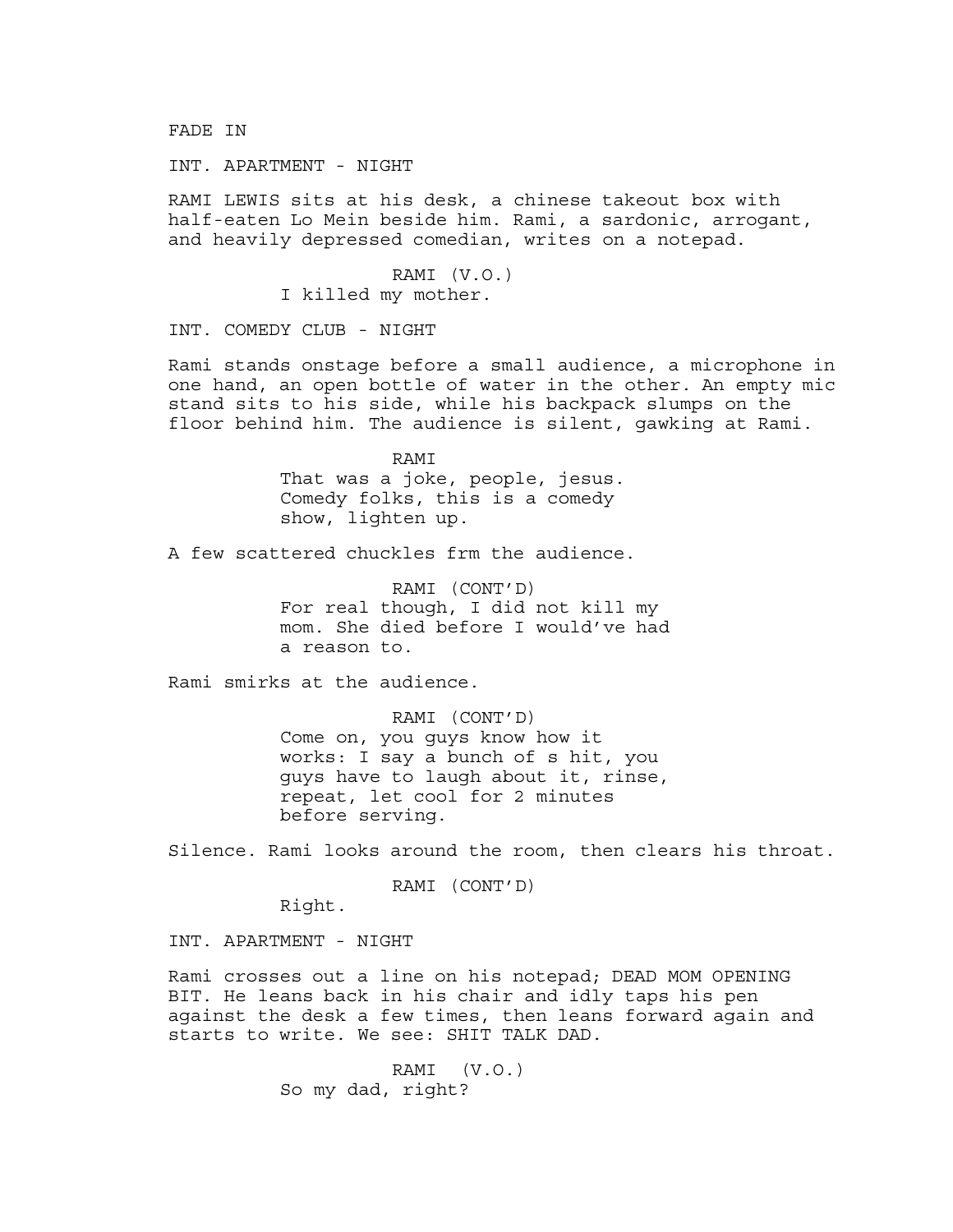#### INT. COMEDY CLUB - NIGHT

#### RAMI

My dad, he was a real character. Is, a real character. Imagine this old, fat, drunk, white guy, always yelling, always there to tell you "ya fucked up, kid". The man absolutely hated me, I mean, he probably wouldn't have shed a tear if I had got hit by a bus or something. I could do no right in his eyes. Like, he would go after me for the smallest fucking thing. Didn't take out the trash? "You lazy fucking waste of space!" Didn't finish your dinner? "Ungrateful leech of a human being!" Some asshole breaks your arm in the second grade? "Quit whining for one goddamn second of your miserable life, you fucking brat!" I tell you, the man had a way with words.

Rami takes a sip of water.

RAMI (CONT'D) Being a comedian's great. I get paid to just talk shit about people.

A few laughs from the audience.

INT. APARTMENT - NIGHT

Rami sets down his pen and starts eating his cold Lo Mein. He stops suddenly, eyes wide, mouth full of noodles.

> RAMI (V.O.) So I dated this girl in high school, right?

INT. COMEDY CLUB - NIGHT

RAMI This was ninth grade, my first year of high school. My dad, he'd started to take notice that I hadn't had a girlfriend, like, ever. Being the considerate, open-minded gentleman he is, my dad (MORE)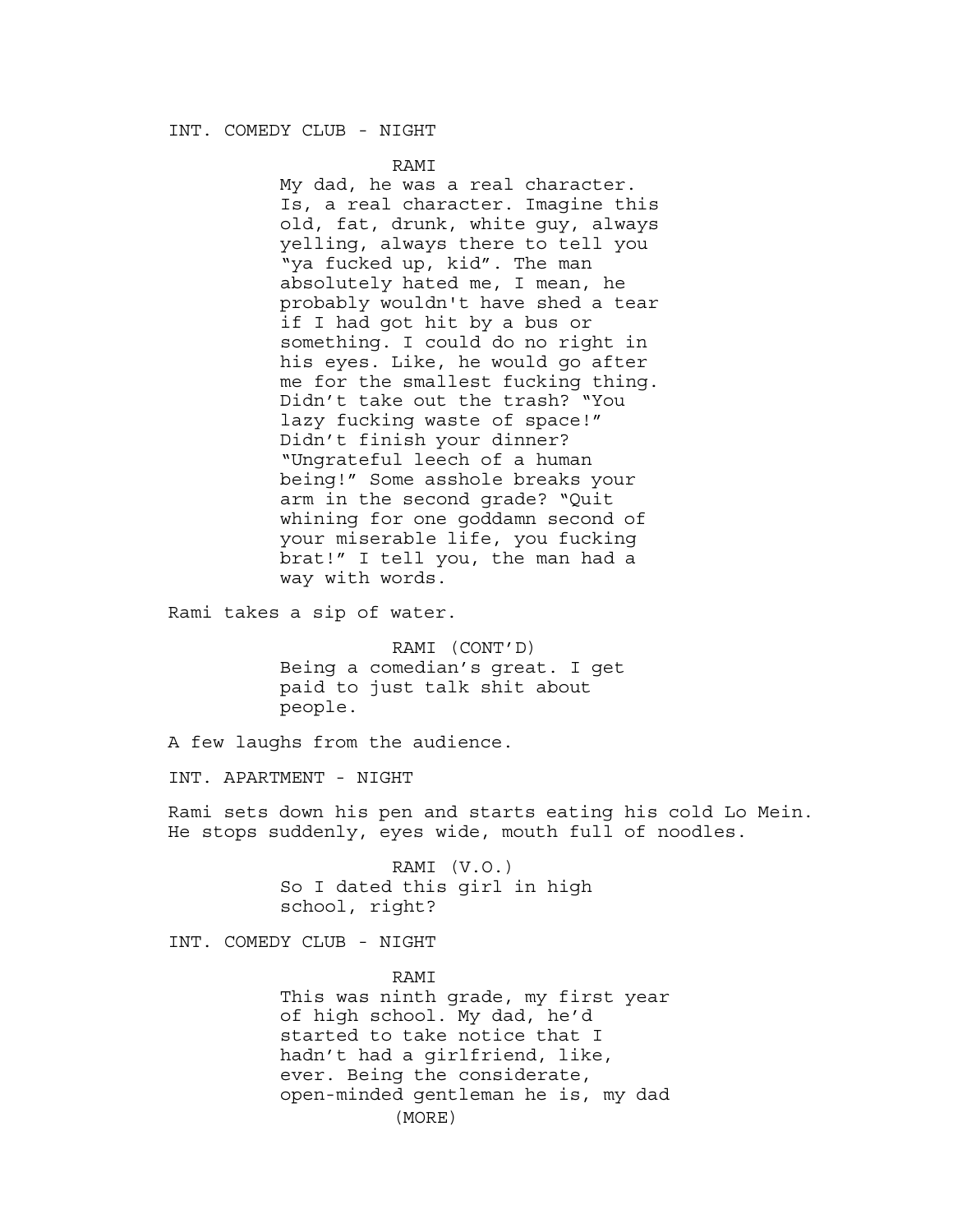# immediately jumped to the RAMI (CONT'D) conclusion that I was-

He gasps.

RAMI (CONT'D) -homosexual! I mean, he was right, I mean...

Rami strikes an effeminate pose, earning a few chuckles from the audience.

> RAMI (CONT'D) ...but my dad had enough reason to hate me, I didn't want to give him another.

INT. APARTMENT - NIGHT

Rami searches through a mess of books and papers under his desk. He pulls out a thick highschool yearbook. He sets it on his desk and flips through it. He stops on the "Class of 2006" page, and slides his finger across the page until he finds the name and picture of a young Valerie Turner.

> RAMI (V.O.) So that's where Valerie comes in.

INT. COMEDY CLUB - NIGHT

RAMI

Valerie Turner- that was her name. Okay, so, picture those girls in high-school, y'know, quiet, awkward, sits in the back of the classroom, bit on the hefty side, maybe two, three real friend, about seventy fictional boyfriends? If there was an encyclopedia for high-school cliches, Valerie would be the picture beside that particular one. We had math together, and the girl could not solve an equation to save her life! Every class, she would just doodle her crush-of-the-week in her little boy band notebook. Probably would have dropped out if it wasn't for me. See, I was in the market for a beard, and fortunately for her, I was very good at math.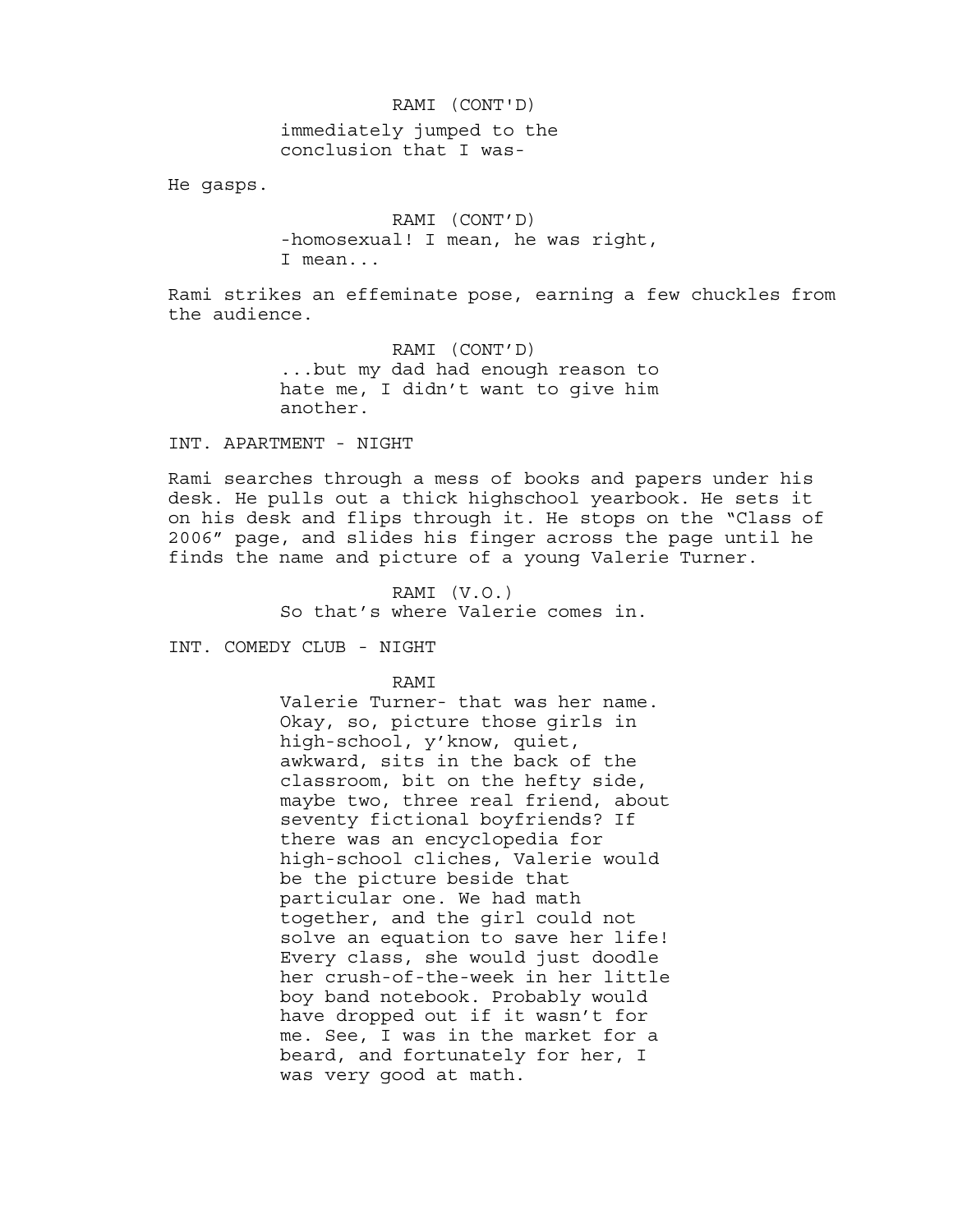Rami takes a sip of water.

RAMI (CONT'D) Poor girl was so desperate, all I had to do was offer to help her with her homework, and she was all mine. Like, okay, look at me now, right?

He gestures to himself.

RAMI (CONT'D) Imagine this-

He gestures again.

RAMI (CONT'D) -but thirty times worse. That was me in high school. But in her eyes, I might as well been Brad Pitt. You'd think no guy had ever talked to her before, which was probably the case, and to be honest I don't blame them. Valerie wasn't exactly the sharpest tool and all that.

A few scattered chuckles, but most of the audience looks uncomfortable.

INT. APARTMENT - NIGHT

Rami writes furiously. The yearbook lies open beside him, next to his now-abandoned takeout.

> RAMI (V.O.) Two years. It took her two fucking years to figure out I was gay.

INT. COMEDY CLUB - NIGHT

RAMI

Like, I don't know about you guys, but if I was a straight guy, I think I would figure that out a bit sooner. We never even had sex! Not once, in two years, didn't even make out! Like I said, not the sharpest tool.

Rami takes a sip of water

RAMI (CONT'D) But she did find out, finally, and (MORE)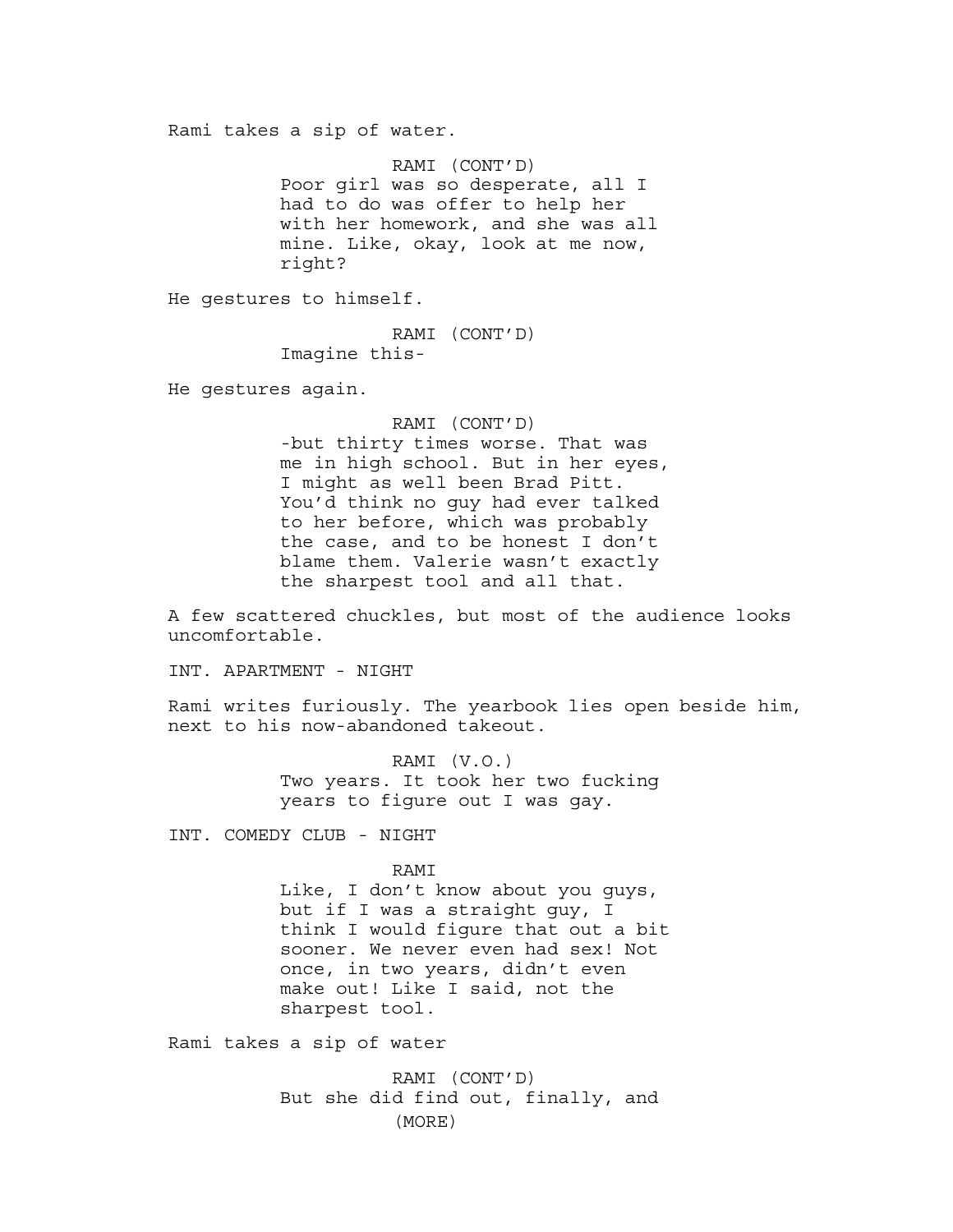#### RAMI (CONT'D) (CONT'D)

let me tell you, it was not pleasant. She told her little friends, and they started spreading all sorts of rumors around the school. Rumors along the lines of "Hey, you know that terrorist looking kid? I heard, he's also a fucking queer". That was my fate for the rest of my highschool life; the "gay boy", the "terrorist faggot", "Osama bin Ladda Dicks, leader of Al-Queerda".

Silence. Some of the audience members in the back whisper to each other as they stare. Rami clears his throat.

INT. APARTMENT - NIGHT

Rami repeatedly crosses out OSAMA BIN LADDA DICKS on his notepad. He sighs and leans back in his chair. He picks up the takeout box, peers into its contents, then sets it back down.

INT. COMEDY CLUB - NIGHT

Rami drinks some water as he paces the stage.

RAMI Let's... um... let's see... I still got ten minutes to go, uh, who else can I shit on?

INT. APARTMENT - NIGHT

Rami opens the fridge and puts the takeout box away. As he closes it, a letter on the fridge catches his eye; a wedding invitation ("We invite you to celebrate the union of Lonnie Mitchell and Jamie Reed"). Rami chuckles to himself.

> RAMI Lonnie Fucking Mitchell.

INT. COMEDY CLUB - NIGHT

RAMI

Lonnie's my ex. we met what, four, five years ago? I thought he was perfect. He's an artist, real sensitive type, y'know? My dad would probably vomit if they ever shook hands, you just look at him and it's like, "Oh, yeah, he's (MORE)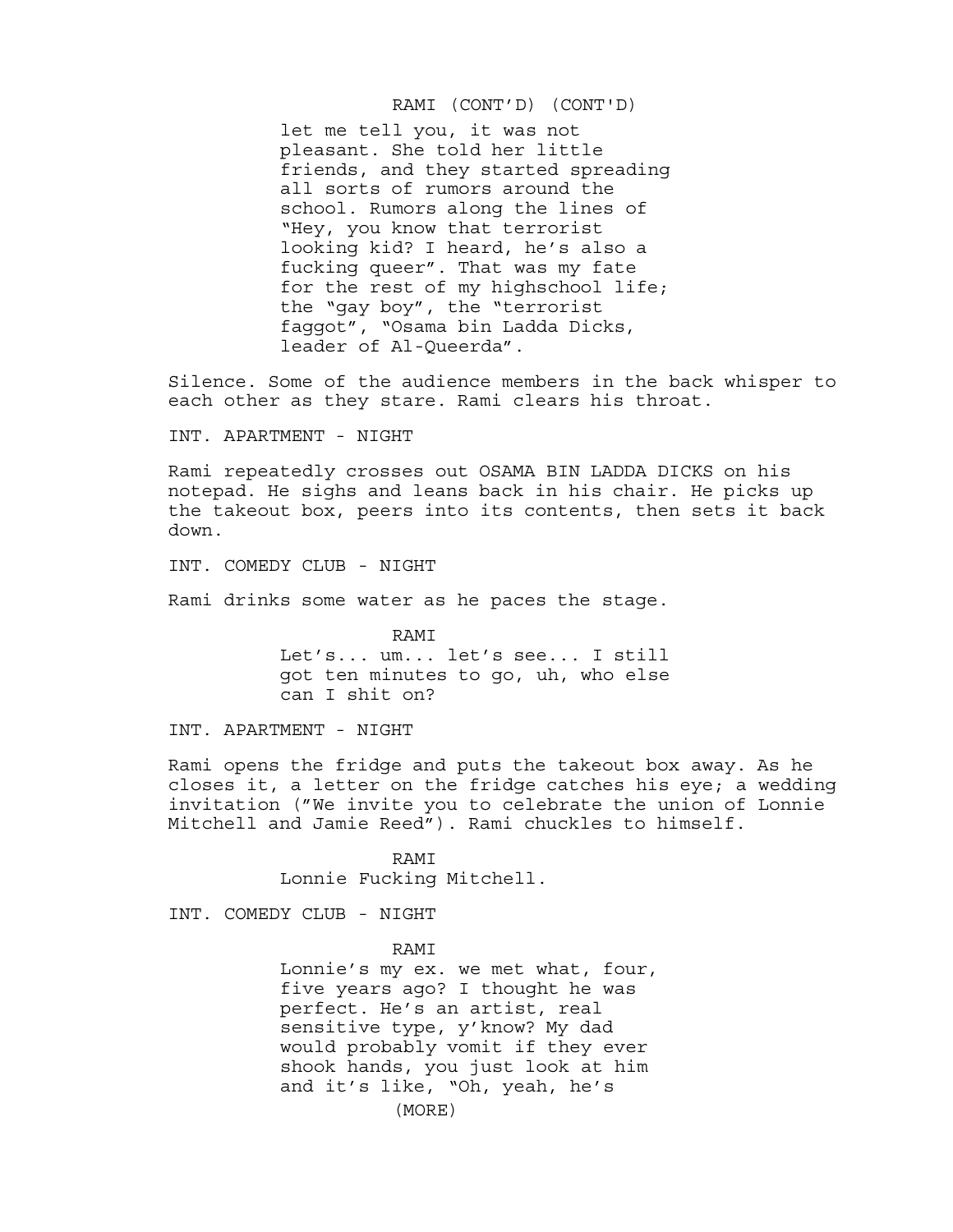### RAMI (CONT'D)

gay". Great ass, too. The whole package. Well, except for the fact that Lonnie is, to this day, the single most self-loathing, paranoid, passive-agressive asshole I have ever met. He couldn't trust me a fucking inch. Once we moved in together, he would not stop questioning everything I did.

Rami clears his throat.

RAMI (CONT'D) (in a mocking voice) Where were you? (in a normal voice) Just out with some friends. (mocking) Out with Steve, right? (normal) Steve was there, I guess- (mocking) Yeah, uh-huh, of course Steve was there.

No response from the audience. Rami's eye dart the room.

RAMI (CONT'D) He had a real problem with Steve, was totally convinced we were sleeping together, which, of course, I was not-

Rami paces back and forth across the stage.

RAMI (CONT'D) -but that didn't stop Lonnie from doing his little passive-agressive thing, trying to make me out to be the bad guy, like he always did. Like-

Rami stops pacing.

RAMI (CONT'D) -okay, real talk, I used to dabble in Oxycotin, alright? Those heavy duty pain meds? I was going through some rough times, y'know, whatever, it helped.

Rami starts pacing again.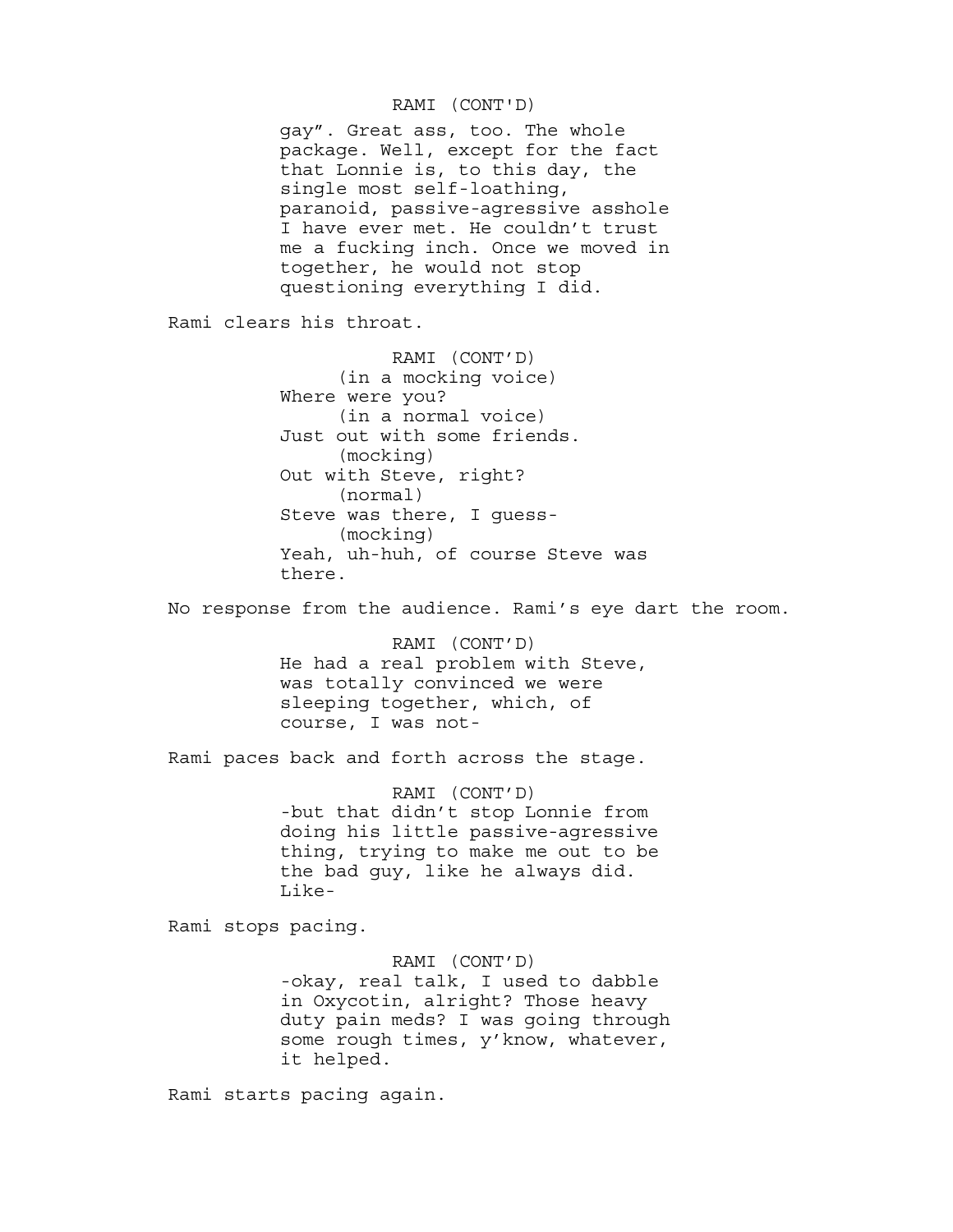#### RAMI (CONT'D)

Lonnie made me quit, made me go cold turkey. Fucking worse month of my life, trying to flush that shit out of me, but it would have been worth it if it had gotten fucking Lonnie to shut up for one goddamn second about it. But noooo, he was convinced I was back on the train to Oxy-town. He'd go through my stuff, looking for some proof I was slipping. He'd question me daily, talking about how he was "seeing those signs", that he was "just worried", just "looking out for you", bull-shit. He treated me like I couldn't be trusted with my own fucking life.

He stops and looks out at the audience.

RAMI (CONT'D) Isn't that funny? Isn't my whole life one big fucking joke?!

Silence.

RAMI (CONT'D) Why aren't you laughing?!

Rami takes a breath.

RAMI (CONT'D) That's okay. I get it. It's not funny. I'm not funny. I'm just pathetic. My life is just sad, right?

Rami laughs. He puts the mic on the stand, then reached down and picks up his backpack and rummages around inside.

> RAMI (CONT'D) It's fine. Really. I get it now.

Rami pulls a handgun from his bag. He drops the bag as he raises the gun to his temple. Members of the audience gasp. Someone screams while others mummer to each other. All eyes are on Rami.

> RAMI (CONT'D) That got a reaction out of you all, huh? Maybe I should have opened (MORE)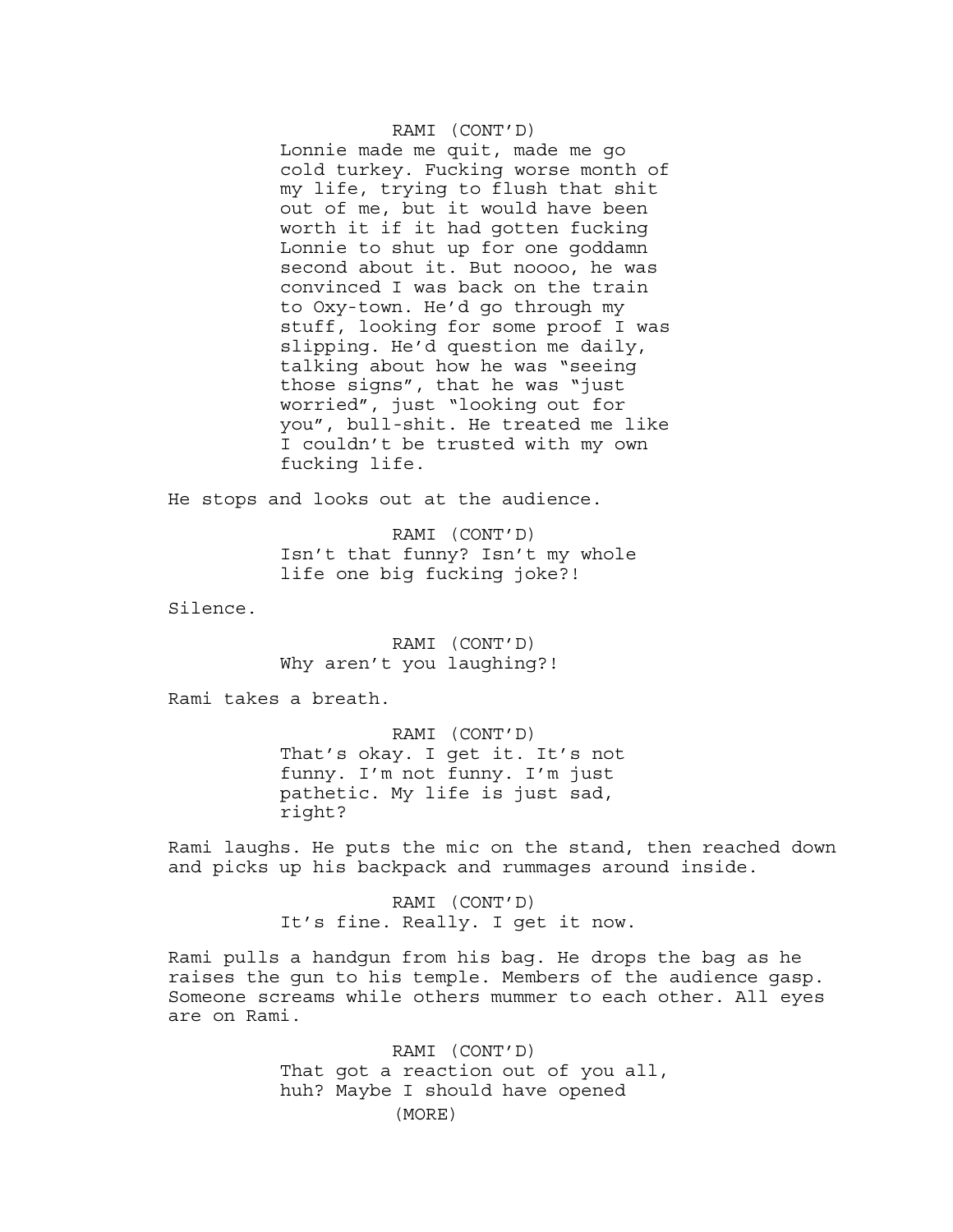#### RAMI (CONT'D) (CONT'D)

with this.

Rami flicks off the safety on the pistol.

RAMI (CONT'D) I guess this is it, folks. A sad, pathetic ending to a sad, pathetic life. Maybe you all can laugh about this someday.

Rami closes his eyes and tightens his grip on the gun. A few seconds pass. Nobody moves. Dead silence.

LONNIE MITCHELL start to clap from the back of the club. Rami opens his eyes, confused.

> RAMI (CONT'D) This... this part's not a joke.

Lonnie, who is usually averse to conflict but more than makes up for it with passive-aggression, stands up from his seat.

LONNIE

I know.

RAMI

Lonnie?

LONNIE

Don't mind me, just doing my "passive-aggressive" thing. Carry on.

RAMI I'm not... this isn't a bit, Lonnie, I... I'm about to shoot myself in the had.

LONNIE

Yeah, no, I got that. Go ahead. You've earned it.

RAMI

That's not... what are you talking about? What are you even doing here?

LONNIE Watching you get what you deserve.

INT. APARTMENT - NIGHT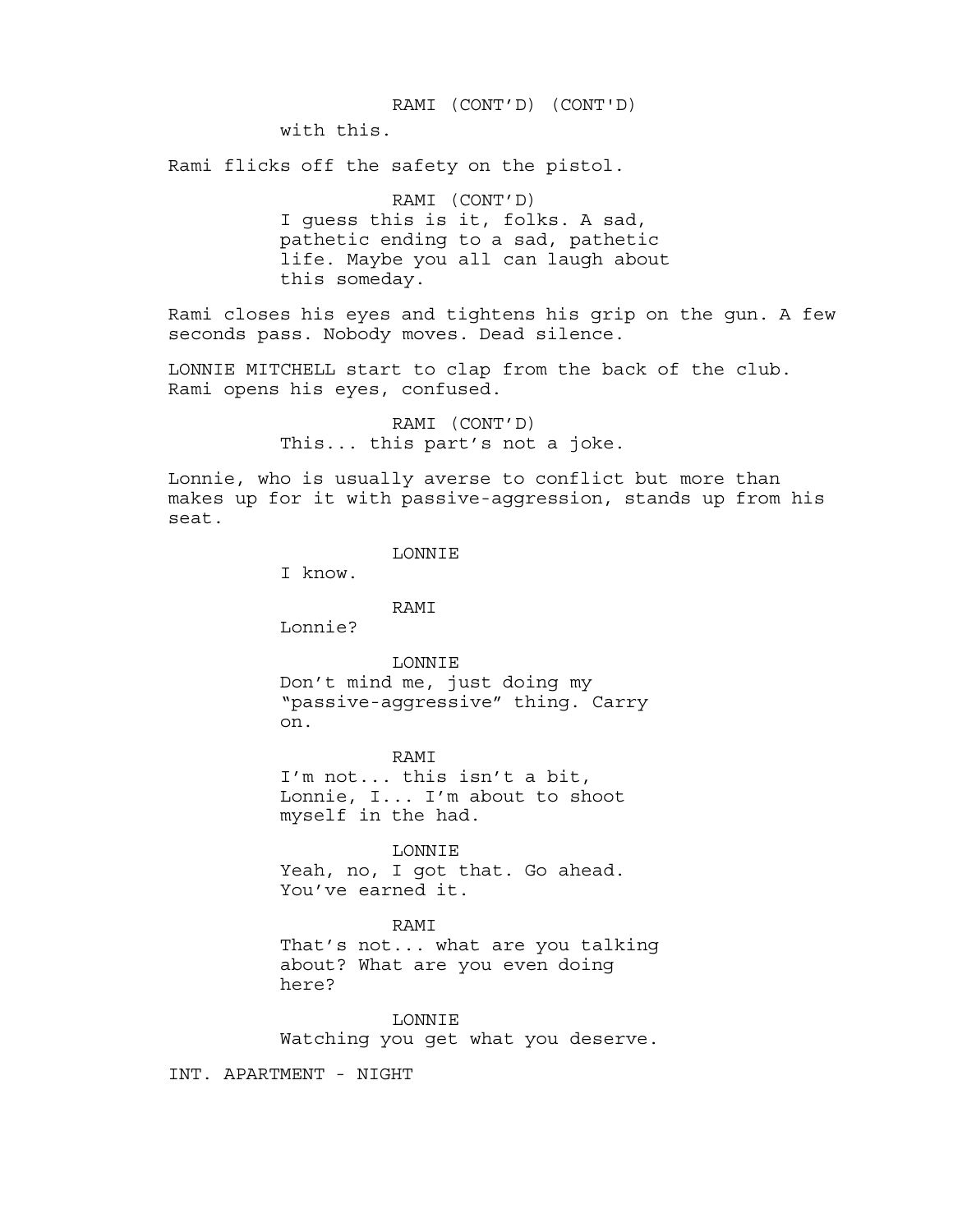Lonnie stands behind Rami, who sits at his desk, facing forward, with a pistol aimed at his head. LONNIE But don't mind me. By all means, please, carry on. RAMI I don't... I don't deserve this, this is... it's... LONNIE Oh, no, you do. You know you do. RAMI This isn't... thats not what this is about, it's-LONNIE -it's simple; you're a piece of shit who deserves to die. RAMI No! INT. COMEDY CLUB - NIGHT

RAMI

No, I'm not... how the hell can you say that?!

Lonnie walks towards the stage.

#### LONNIE

You're just a lying, cheating, disgusting, drug dependent waste of space who comes into people's lives and ruins them. You got the right idea; you should kill yourself. But your motivation is all wrong. If you're gonna kill yourself, at least be honest about it. For once in your life.

Lonnie steps onstage and grabs the microphone off it's stand. He turns to the stunned audience.

> LONNIE (CONT'D) You folks want to see the true Rami Lewis? You want to know why I ended things with this sorry sack of shit?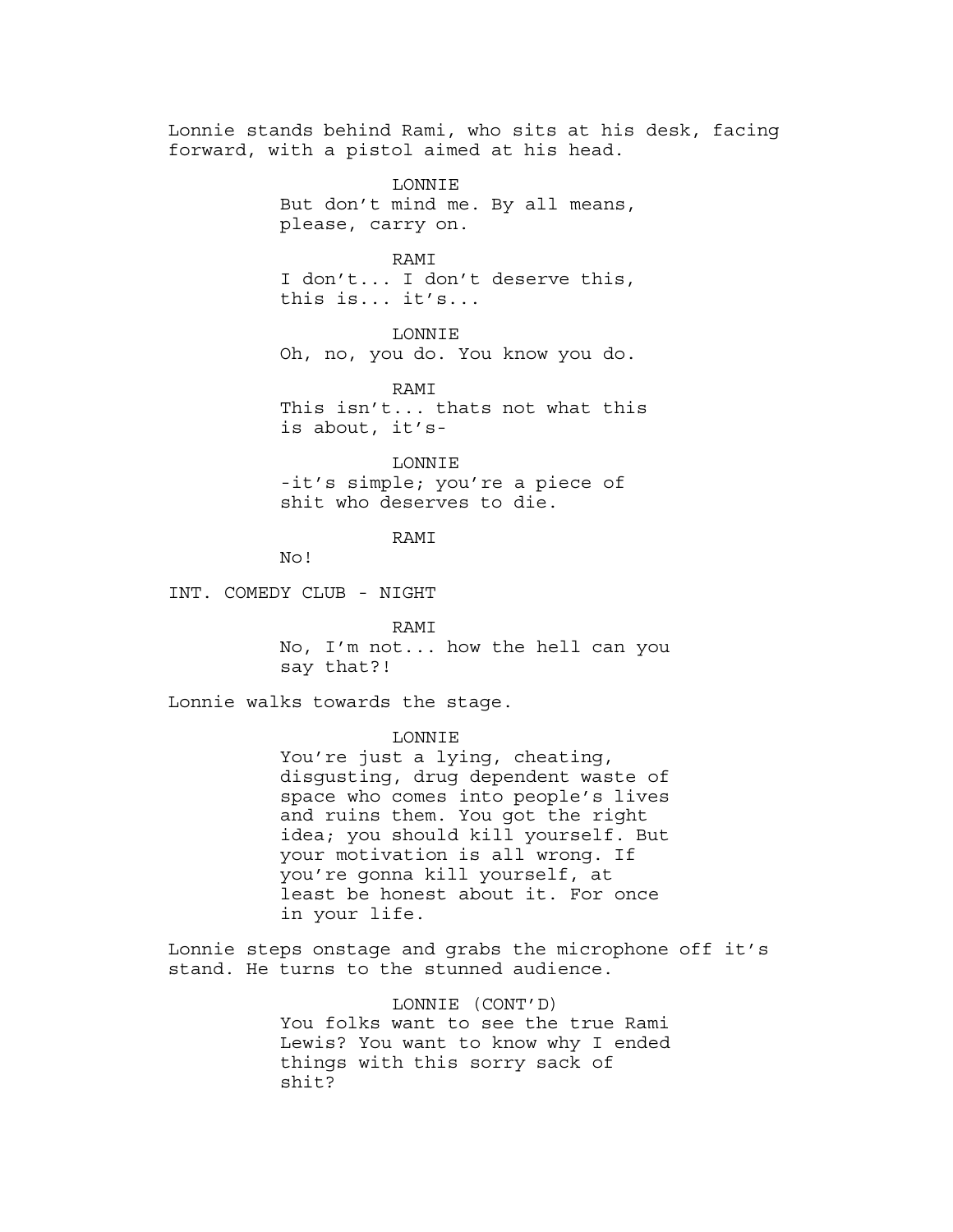#### RAMI

Lonnie, shut up!

LONNIE Remember our good friend Steve? Steve Habersham? Mr. Steve "Just Friend Quit Being So Paranoid Babe" Habersham?

He turns to Rami

LONNIE (CONT'D) Remember when I found you in our bed with your good friend Steve Habersham?

RAMI Lonnie, you don't get to just come here and just-

### LONNIE

-and remember-

He turns back to the audience

## LONNIE (CONT'D)

- remember how poor, poor Rami suffered through weeks and weeks of withdrawel from his precious Oxycotin? I sure as hell don't. I remember begging him to stop, to find help. I remember his assurances that he was done, that he was clean, that that would be the end of that. I remember finding his stash hidden under the mattress.

RAMI

Shut... up!

Lonnie turns to Rami

LONNIE But I'm not the only one you've lied to, am I?

Rami points the gun at Lonnie.

RAMI Lonnie, you'd better shut the fuck up-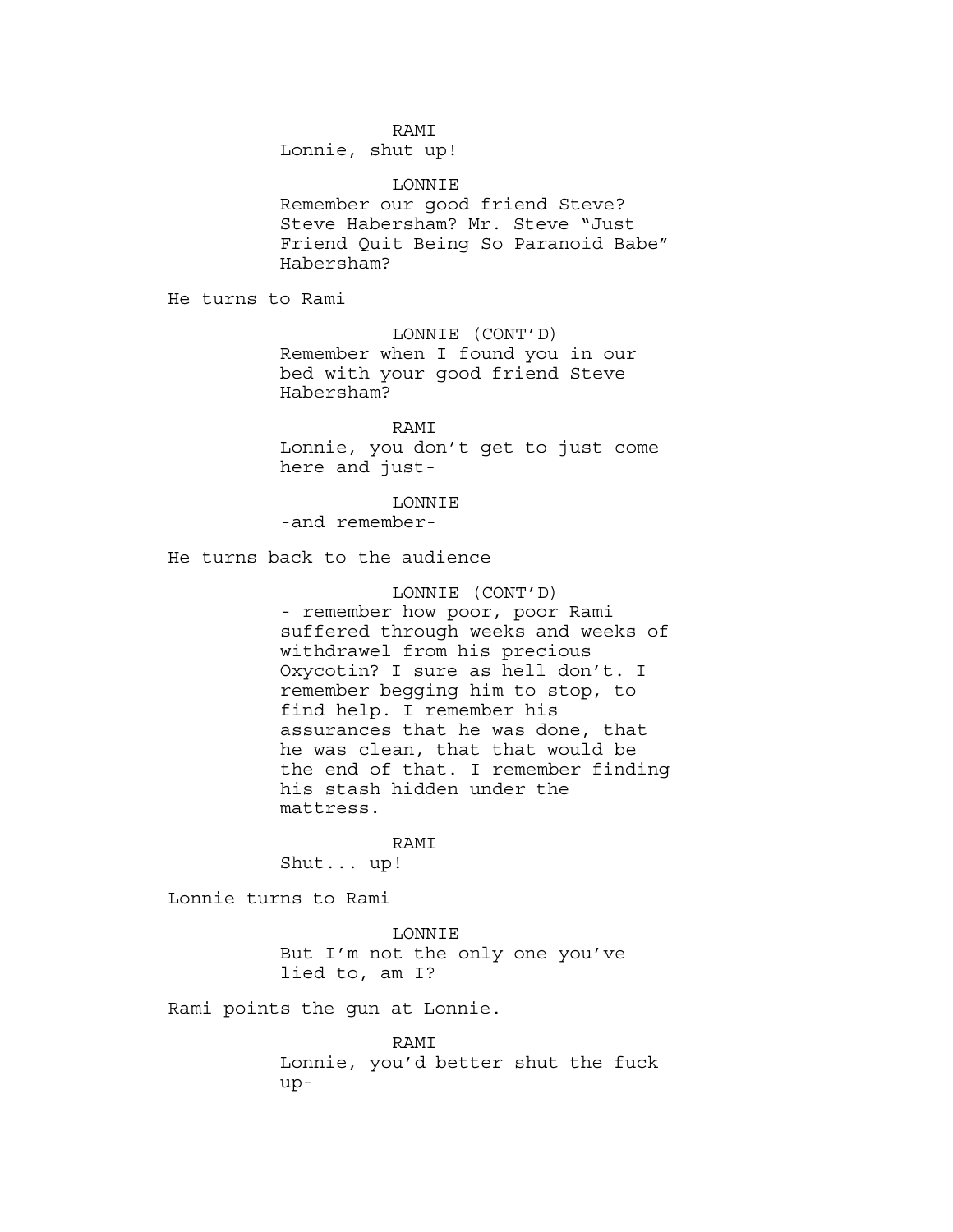# VALERIE (O.S.)

Or what, Rami?

INT. APARTMENT - NIGHT

Rami turns around. VALERIE TURNER, a shy and uncomfortable woman, stands behind him.

> RAMI Who the hell are you?

VALERIE Don't you recognize me? You were just talking about us.

Rami looks down at the yearbook, at the picture of young Valerie Turner. He looks back.

RAMI

Valerie?

INT. COMEDY CLUB - NIGHT

LONNIE That's right. You recognize her now, don't you?

We see Valerie sitting near the middle of the audience. She stands up and walks towards the stage.

> VALERIE There was something you forgot to mention, Rami.

> > RAMI

I don't...

INT. APARTMENT - NIGHT

Lonnie looks through Rami's fridge while Rami stares at Valerie.

> LONNIE That's right. You forgot to mention what happened after.

> > RAMI

After...?

LONNIE After she found out.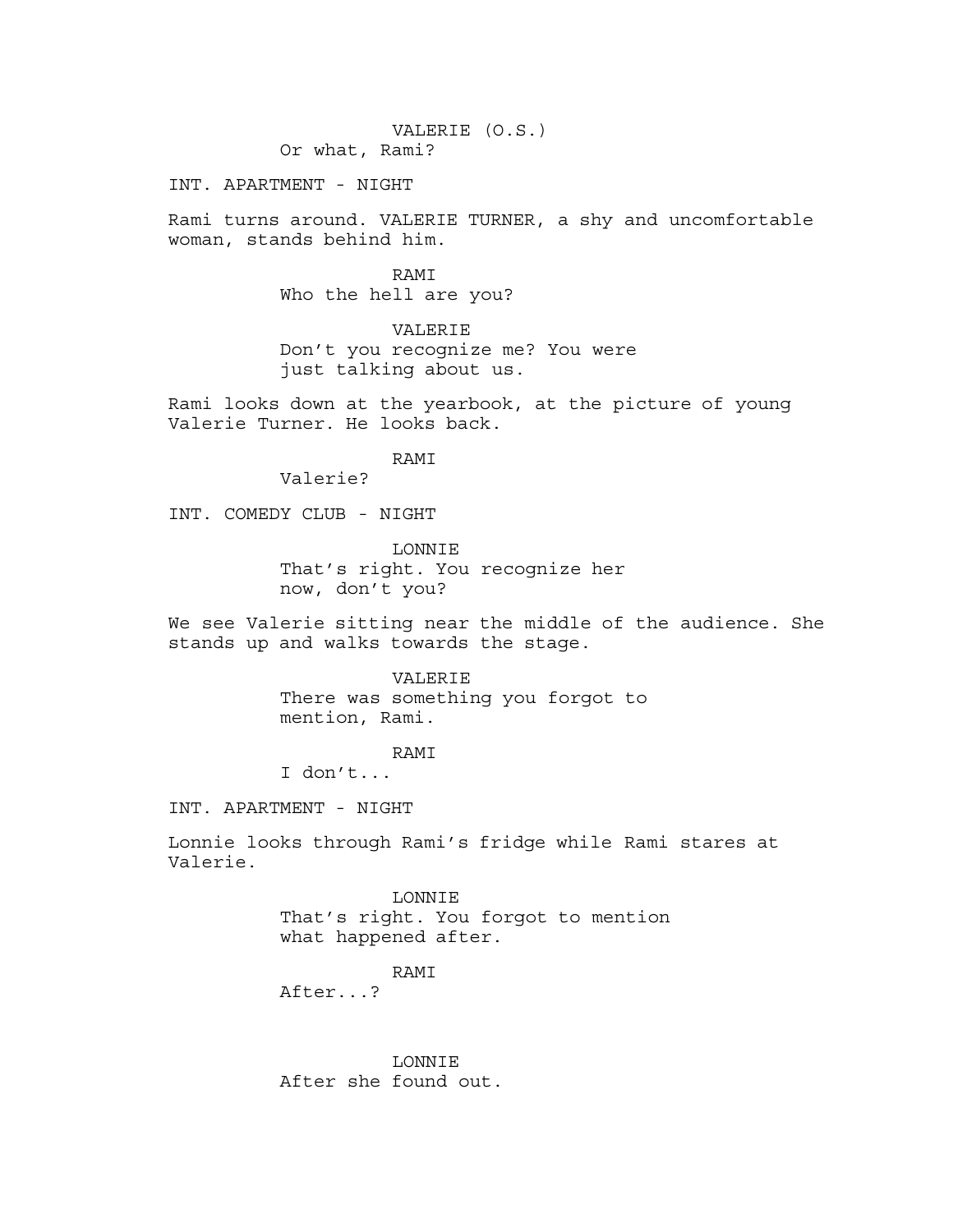He takes out the Chinese takeout, looks inside, wrinkles his nose, and puts it back in the fridge.

> LONNIE (CONT'D) What finding out did to her.

RAMI That- no, that wasn't-

VALERIE -I was an easy target.

INT. COMEDY CLUB - NIGHT

Valerie stands beside Lonnie onstage, holding the mic.

#### VALERIE

That's all I was to you, right? Just some poor, desperate girl, stupid enough to think a boy might be nice to her, just an idiot who made the mistake of thinking someone might care about her.

RAMI Val, no, I... I didn't have a choice, I-

#### VALERIE

You manipulated me! For two years of my life, you looked me in the yee and told me that you cared about me, that I mattered to you, that I mattered at all! I believed you. I wanted to believe you.

RAMI

It... it was years ago! It doesn't matter anymore, it was-

### VALERIE

-not exactly the sharpest tool. That's what you said about me.

RAMI

I didn't-

INT. APARTMENT - NIGHT

Lonnie leans over Rami's shoulder.

LONNIE Remember when she tried to kill (MORE)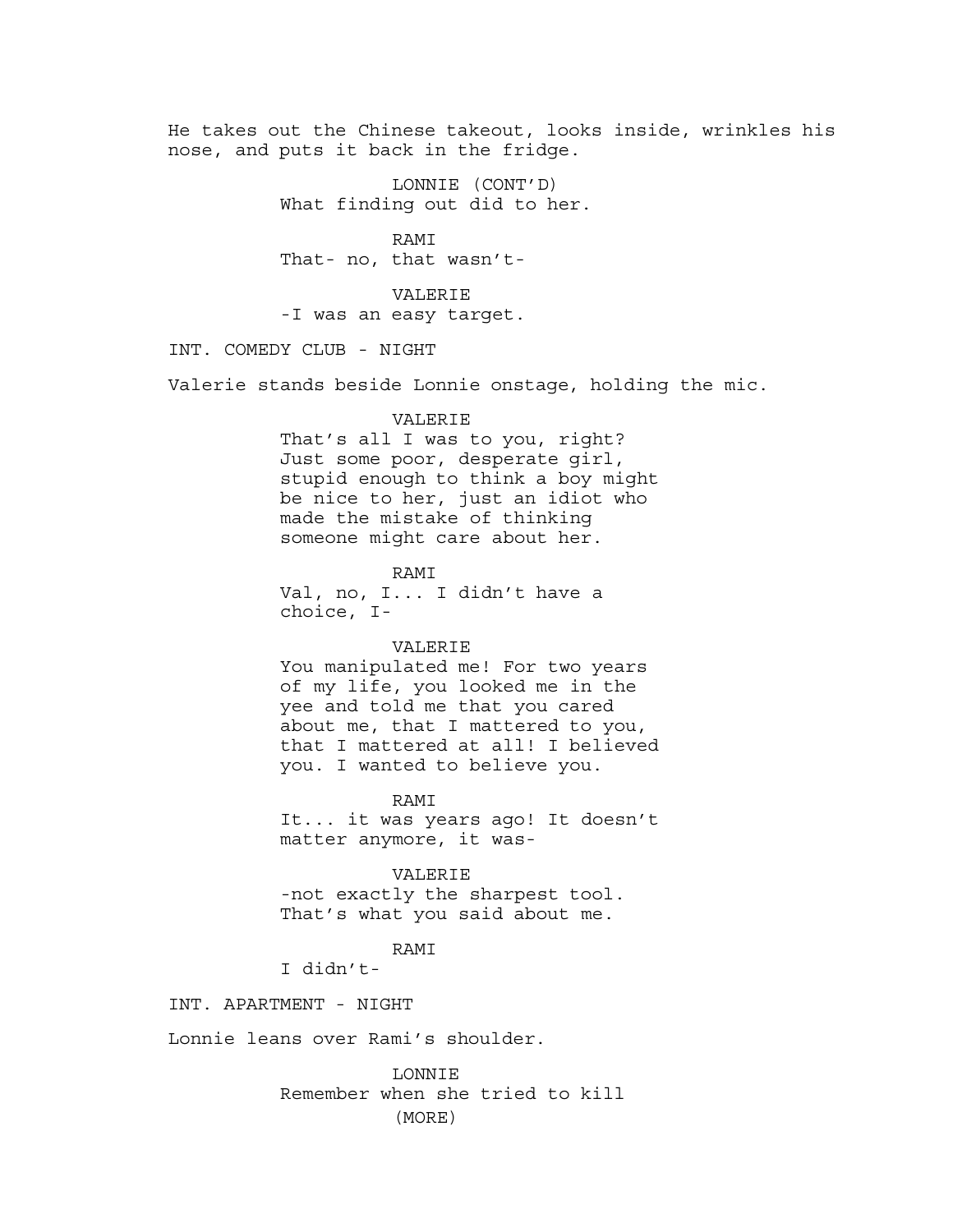# LONNIE (CONT'D)

herself? After you ruined her life?

# RAMI

No... I... no!

INT. COMEDY CLUB - NIGHT

#### RAMI

I was the fucking victim here! Her friends, they outed me, to the whole fucking school! She got her fucking revenge!

VALERIE I never told them.

#### RAMI

Liar!

Rami looks out at the audience.

RAMI (CONT'D) She's lying! She told them, she told her friends, she told them to tell everyone! My life was hell!

Lonnie sighs.

#### LONNIE

Rami, stop it. You know she's telling the truth. You knew she never said a word, even after what did to her.

Lonnie takes the mic from Valerie and turns to the audience.

LONNIE (CONT'D) Her friends made that rumor up. They wanted revenge, not Valerie.

RAMI

Shut up shut up shut up!

# LONNIE

Rami, please. You're embarrassing yourself. You have no excuse for what you've done. To me, to Valerie, to your mother...

# RAMI

My... what?

GEORGE LEWIS, once a kind man who has since become an angry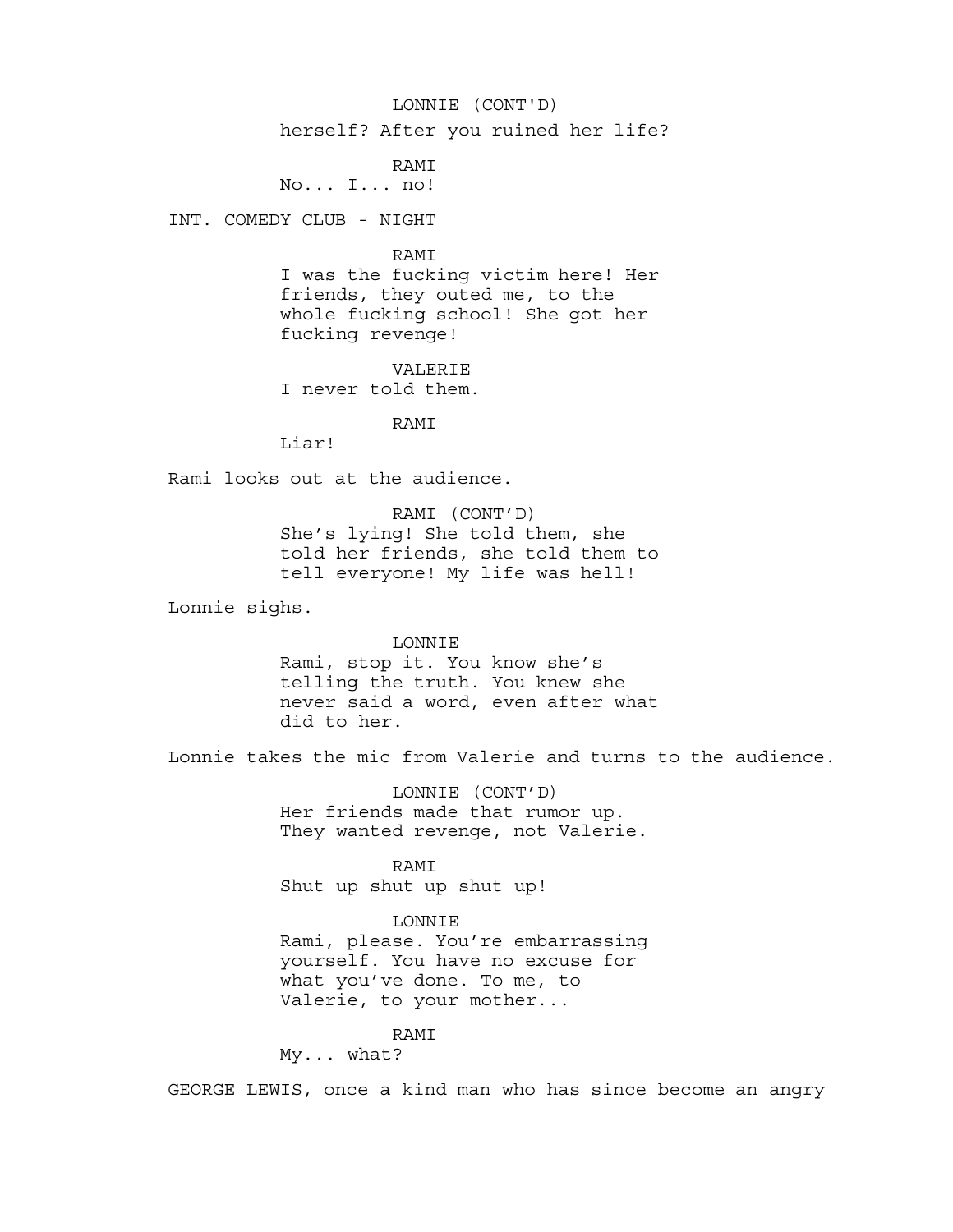drunk, appears behind Rami, and grabs him by the shoulder.

GEORGE My wife, you little shit! You killed my wife!

Rami turns around, startled.

INT. APARTMENT - NIGHT

Rami turns around, startled. George stands behind him. He raises his arm instinctively, but George grabs it, holding it in the air.

# RAMI

...Dad?!

GEORGE You don't deserve to call yourself my son, after what you did to Faridah.

RAMI

I knew... I fucking knew you blamed me for that.

GEORGE And why the hell wouldn't I? You took the love of my life away from me!

RAMI I was three! She died in a robbery!

GEORGE Remind me, how exactly did she did caught up in that robbery, huh? I seem to recall an ungrateful little brat who wouldn't shut up for five minutes about getting some fucking candy!

RAMI I... I was...

GEORGE You killed her.

INT. COMEDY CLUB - NIGHT

GEORGE You hear me, boy? You killed my Faridah. From the moment you were (MORE)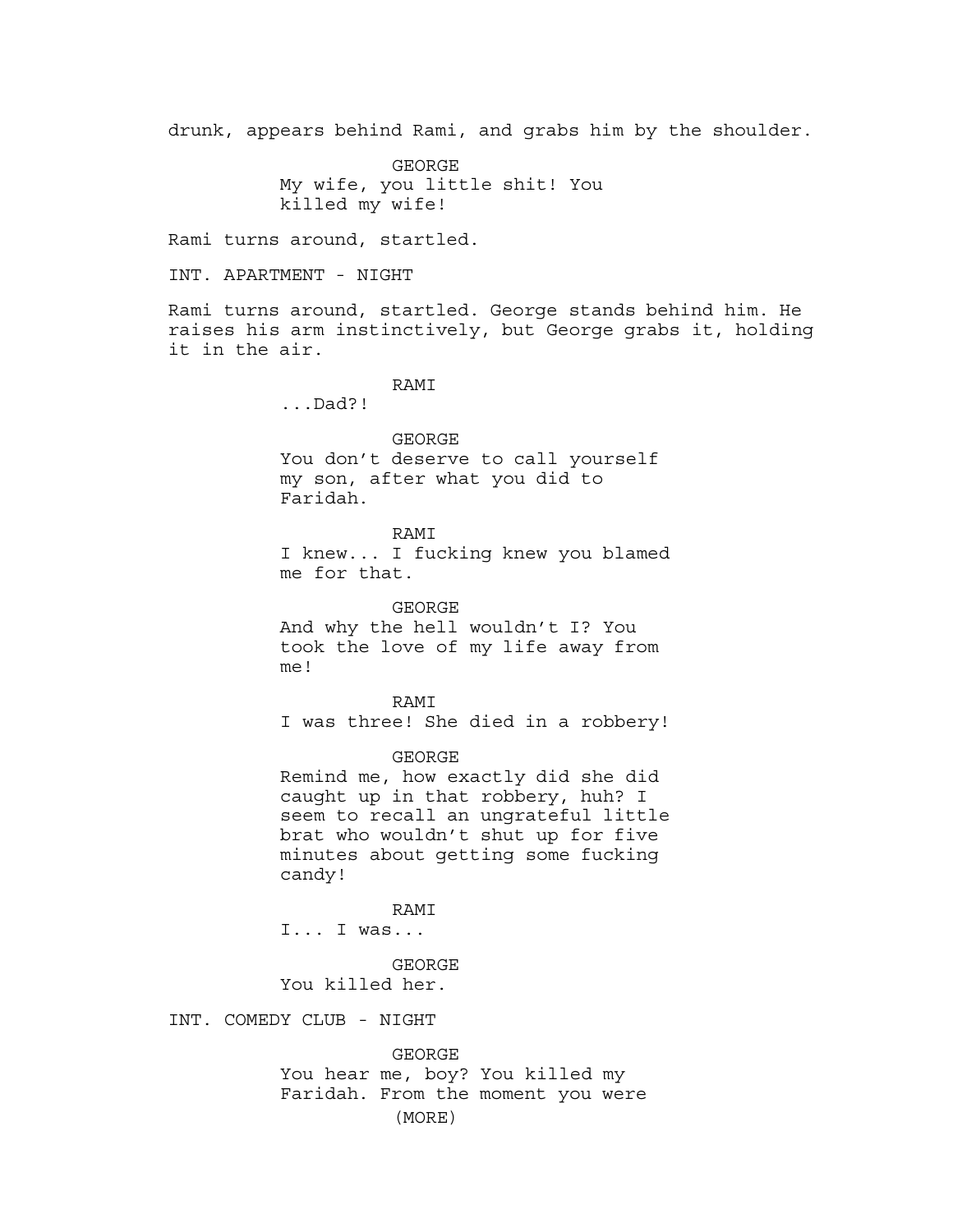# GEORGE (CONT'D)

born you've caused nothing but pain and suffering for everyone you've ever known.

RAMI I didn't... It wasn't... my... fault...

#### GEORGE

Oh, right, of course. You're the victim here, right? Poor, sad, pathetic Rami, with the poor, sad, pathetic life he never deserved. You were never responsible for any of it, of course, oh no. Not you. You're the victim here. People should pity you. You put a gun to your fucking brain, and people should be lining up to tell you "Oh no, Rami, you don't deserve this, it's not your fault". Well fuck that.

INT. APARTMENT - NIGHT

George grabs the hand Rami using to hold the gun and forces it against his head. Rami doesn't struggle.

> GEORGE You deserve this. You know you deserve this.

George steps back, leaving Rami with the gun against his head. He watches Rami for a moment.

GEORGE (CONT'D)

DO IT!

FARIDAH (O.S.) That's enough!

INT. COMEDY CLUB - NIGHT

FARIDAH LEWIS, a kind but blunt woman, stands to Rami's side. She places her hand on Rami's, over the pistol, and moves it away from his head. Tears run down his cheeks. George, Lonnie, and Valerie are nowhere to be seen.

> FARIDAH That's enough, Rami.

> > RAMI

...mom?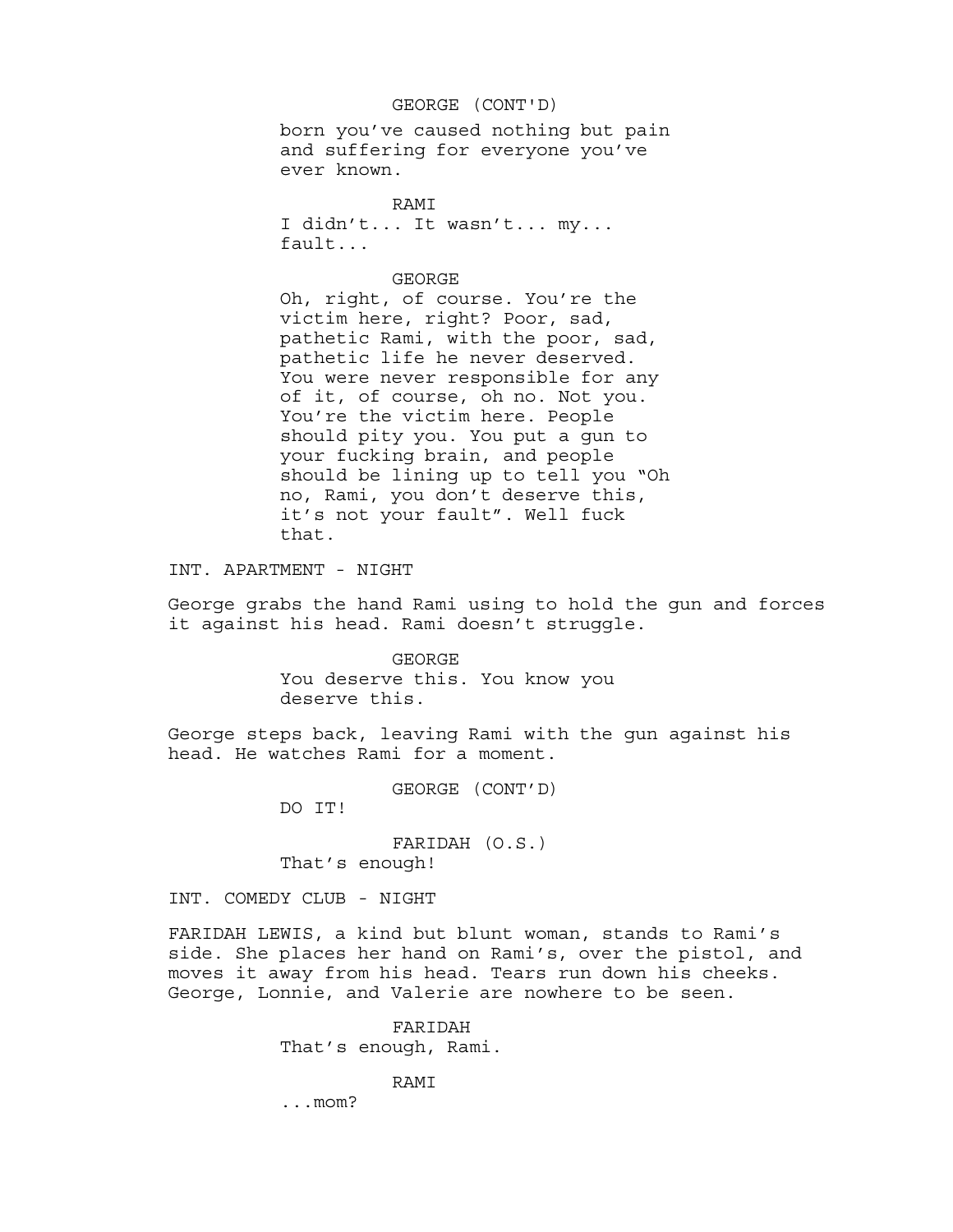FARIDAH Shhh.... It's okay, Rami.

RAMI Mom, I... I'm so sorry... I- I killed you...

#### FARIDAH

No, Rami, you do not need to apologize to me. Your father, he needed someone to blame for what happened, but it should not have been you. You did nothing to cause this. You know this is true, Rami.

Rami doesn't respond for a moment. Then he turns to Faridah.

#### RAMI

I- I knew it, I'm not... none of it's my fault... not you, not Val, not Lonnie Fucking Mitchell, it wasn't my fault, I-

FARIDAH -Rami, don't do this.

#### RAMI

...what?

#### FARIDAH

You are not without fault in your life. You have hurt many who have cared for you.

#### RAMI

But, you... you said, you said I wasn't to blame-

#### FARIDAH

-for how your father treated you. For what happened to me. But you have wronged others, have you not?

# RAMI

I... I never meant...

#### FARIDAH

I know, shhhh, I know, Rami. But there is much that you must make amends for. Your life is not yours to end, it belongs to those you have wronged.